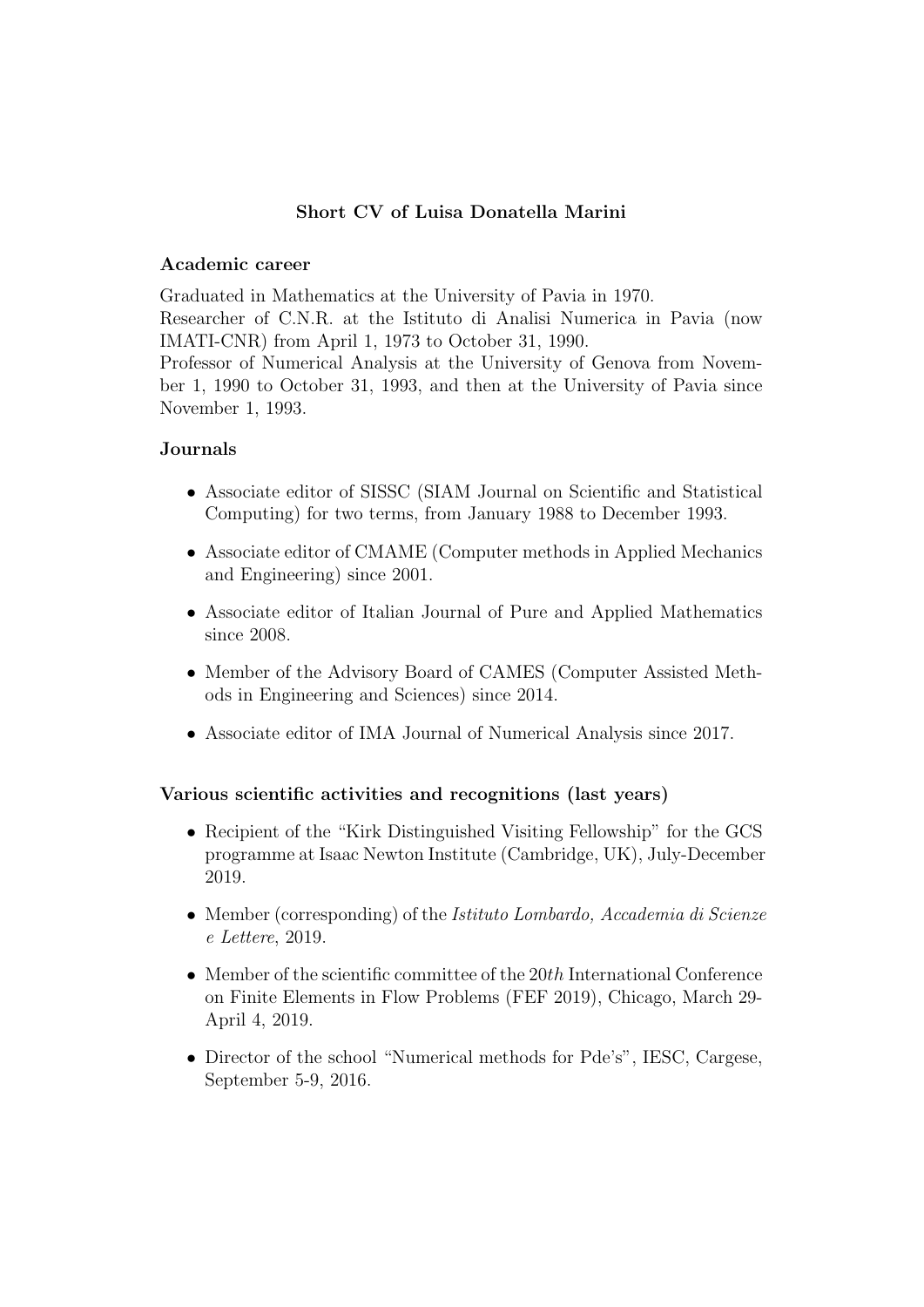- Representative of SIMAI (The Italian Society of Applied and Industrial Nathematics) in the General Assembly and Managing Board of the European Community on Computational Methods in Applied Sciences (ECCOMAS) since 2014.
- Chair of the committee for the ICIAM (The International Council for Industrial and Applied Mathematic) 2015 Collatz prize.
- She delivered the inaugural lecture for the opening of the academic year 2012-2013 at the University of Pavia.
- Elected member of the European Academy of Science (EURASC) since 2010.
- Member of the Committee for PhD programs at the University of Pavia since 1999, and then Director of the Doctoral School of "Scienze e Tecnologie A. Volta" of the University of Pavia from 2009 to 2013.
- Member of the Scientific Council of INdAM-GNCS from January 2005 to December 2008, and then again from June 2013 to September 2017.
- Member of the scientific committee of the Division of Mathematics of EURASC (March 2018-March 2021)

#### Invited (recent) lectures

- Kirk Lecture, Cambridge (UK), October 21st, 2019.
- The future of structure-preserving algorithms, ICMS, Edinburgh, 14-18 October 2019.
- Montpellier Colloquium, September 24, 2019.
- POEMS (POlytopal Element Methods in Mathematics and Engineering), CIRM Marseille, April 29-May 3, 2019.
- GIMC XXII, Ferrara, 13-14 September, 2018.
- Workshop "Interplay of geometric processing, modelling, and adaptivity in Galerkin methods", July 16-20, 2018 Vienna.
- Contemporary Applied Mathematics, Conference in honour of Philippe G. Ciarlet 80th birthday, Fudan University, Shanghai, May 7-11, 2018.
- Advances in Computational Fluid-Structure Interactions and Flow Simulation (AFSI 2019), Banff, May 2-4, 2018.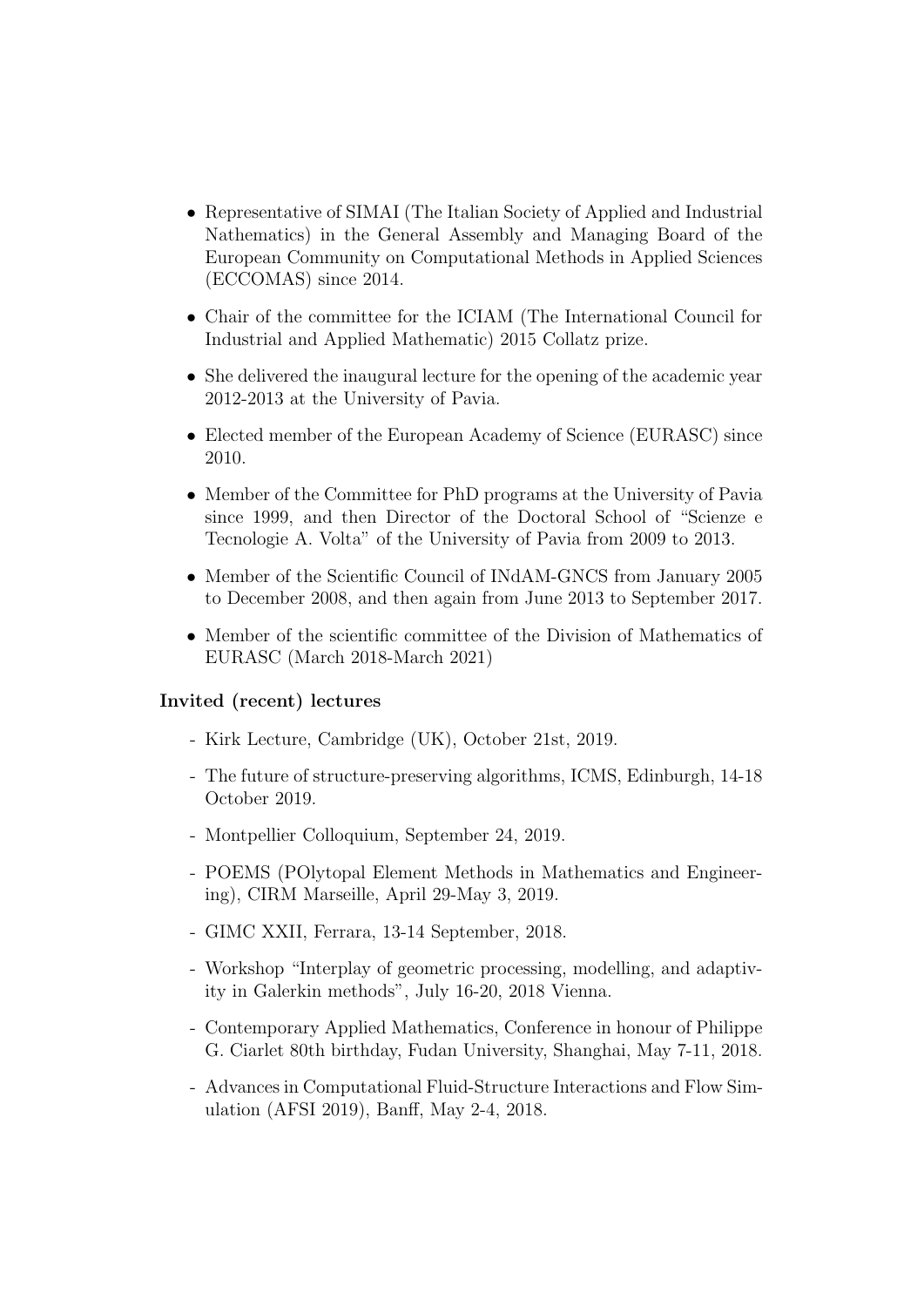- Recent Advances and Challenges in Discontinuous Galerkin Methods and related approaches, conference in honor of Bernardo Cockburn 60th birthday, University of Minnesota, Minneapolis, June 29-July 1, 2017.
- 19th International Conference on Finite Elements in Flow Problems (FEF2017), Rome, 5-7 April, 2017.
- Topics in Applied Nonlinear Analysis: Recent Advances and New Trend, conference in honor of David Kinderlehrer's 75th birthday, Carnegie Mellon University, July 18-20, 2016.
- MAFELAP 2016, Brunel University, 14-17 June, 2016.
- ECCOMAS 2016 Conference, Crete island, 5-10 June, 2016.
- Non-linear Partial Differential Equations: theories, numerics and applications, conference in honor of Peter Markowich 60th birthday, Hong Kong, May 20-23, 2016.
- Computational Reduction Strategies in Fluid Mechanics and Fluid-Structure Interactions, SISSA, Trieste, 13-14 July, 2015.
- Advances in Computational Fluid-Structure Interactions and Flow Simulation (AFSI 2015), Istanbul, May 11-13, 2015.
- 18th International Conference on Finite Elements in Flow Problems (FEF2015), Taipei,16-18 March, 2015.
- Structure-Preserving Discretizations of Partial Differential Equations, a conference in honor of Doug Arnold 60th birthday, Minneapolis, October 22-24, 2014.
- Structure-preserving and Polyhedral Discretizations, WCCM XI, Barcelona, 20-25 July 2014.
- Robust Discretization and Fast Solvers for Computable Multi-Physics Models, ICERM, Brown University, Providence, May 12-16, 2014.
- Advances in Computational Fluid-Structure Interaction and Flow Simulation, a conference in honour of Tayfun Tezduyar, Tokyo, March 19- 21, 2014.
- TH70- a conference in honor of Tom Hughes, San Diego, 24-28 February 2013.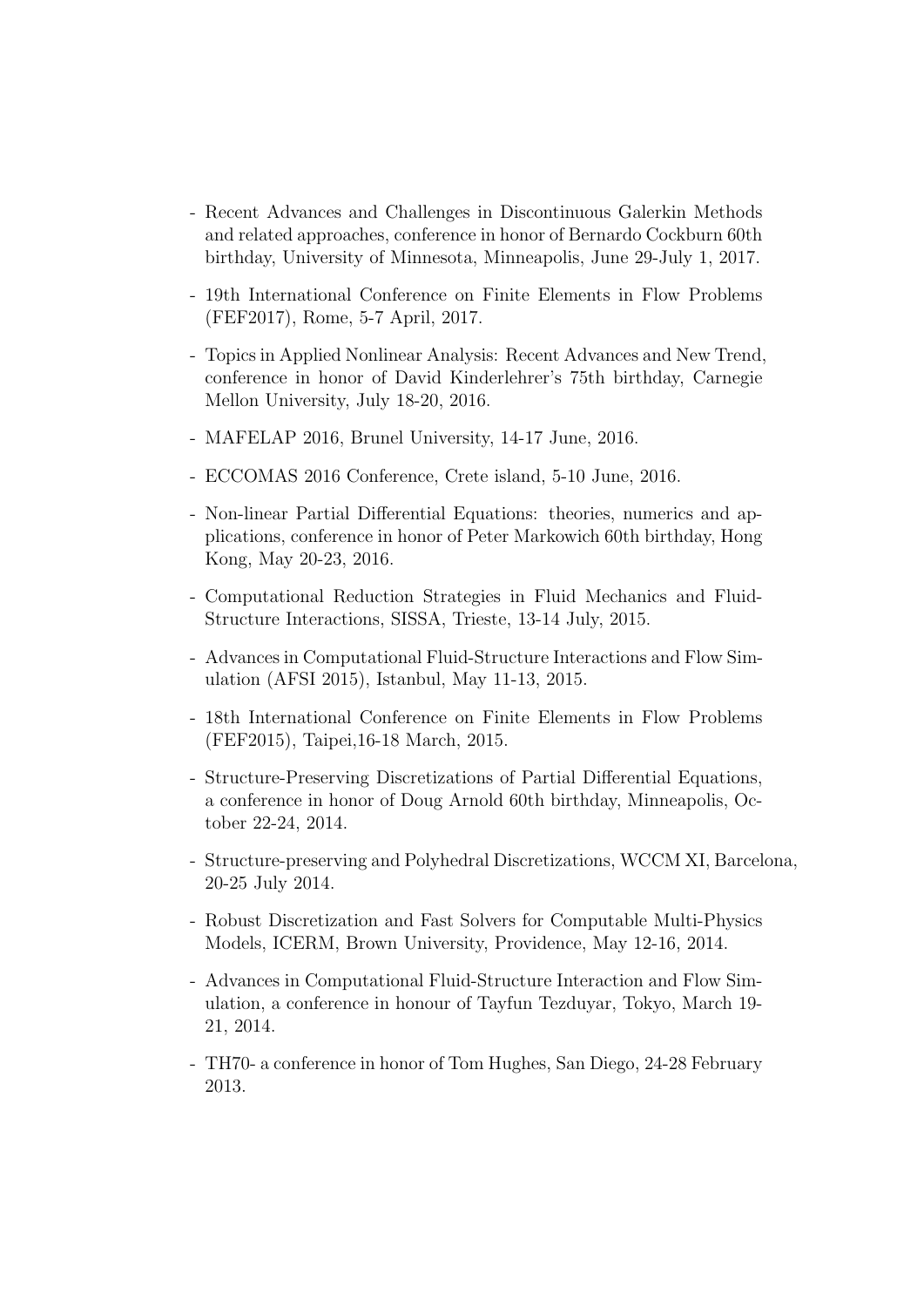- Discretization Methods on Polygonal and Polyhedral Meshes, Milano, September 17-19, 2012.
- Barrett Lectures "Recent developments in Discontinuous Galerkin Methods", Knoxville, May 9-11, 2012.
- ICIAM 2011, Vancouver, July 18-22, 2011.
- Int. Conference Discontinuous Galerkin Methods for Pde's, Heraklion, September 26-28, 2011.
- Int. Conference "Frontiers of Computational and Applied Mathematics", Beijing, October 21-25, 2011.
- Penn State University, April 2010.
- School on Discontinuous Galerkin methods, Dobbiaco, June 21-25, 2010.

#### Scientific activity

My scientific production consists of about 100 scientific papers, most of them in international journals, mainly on Numerical Methods for Partial Differential Equations. My field of interest is, generally speaking, the analysis of numerical schemes for the solution of elliptic partial differential equations (of second and fourth order) by means of different kinds of finite element methods: conforming, non-conforming, hybrid, mixed, and equilibrium. More specifically, I applied finite element techniques for the treatment of problems coming from various applications: semiconductor device simulation, electromagnetism, fluid-dynamics, structural mechanics. Particular emphasis was given to the approximation of non-coercive problems, which lead to develop various techniques for stabilizing Galerkin formulations, for applications to domain decomposition methods with non-matching grids, and to advection dominated problems. In the last decade I was particularly interested in developing and analyzing schemes based on Discontinuous Galerkin methods, for the discretization of various applied problems, such as Darcy flows, advection-diffusion problems, and Reissner-Mindlin model for plate problems. The more recent production is devoted to a new technique, the Virtual Element Method, for the discretization of Pde's with applications. Below the list of the latest publications. For a complete list I refer to my webpage: http://arturo.imati.cnr.it/marini

#### List of publications (last years)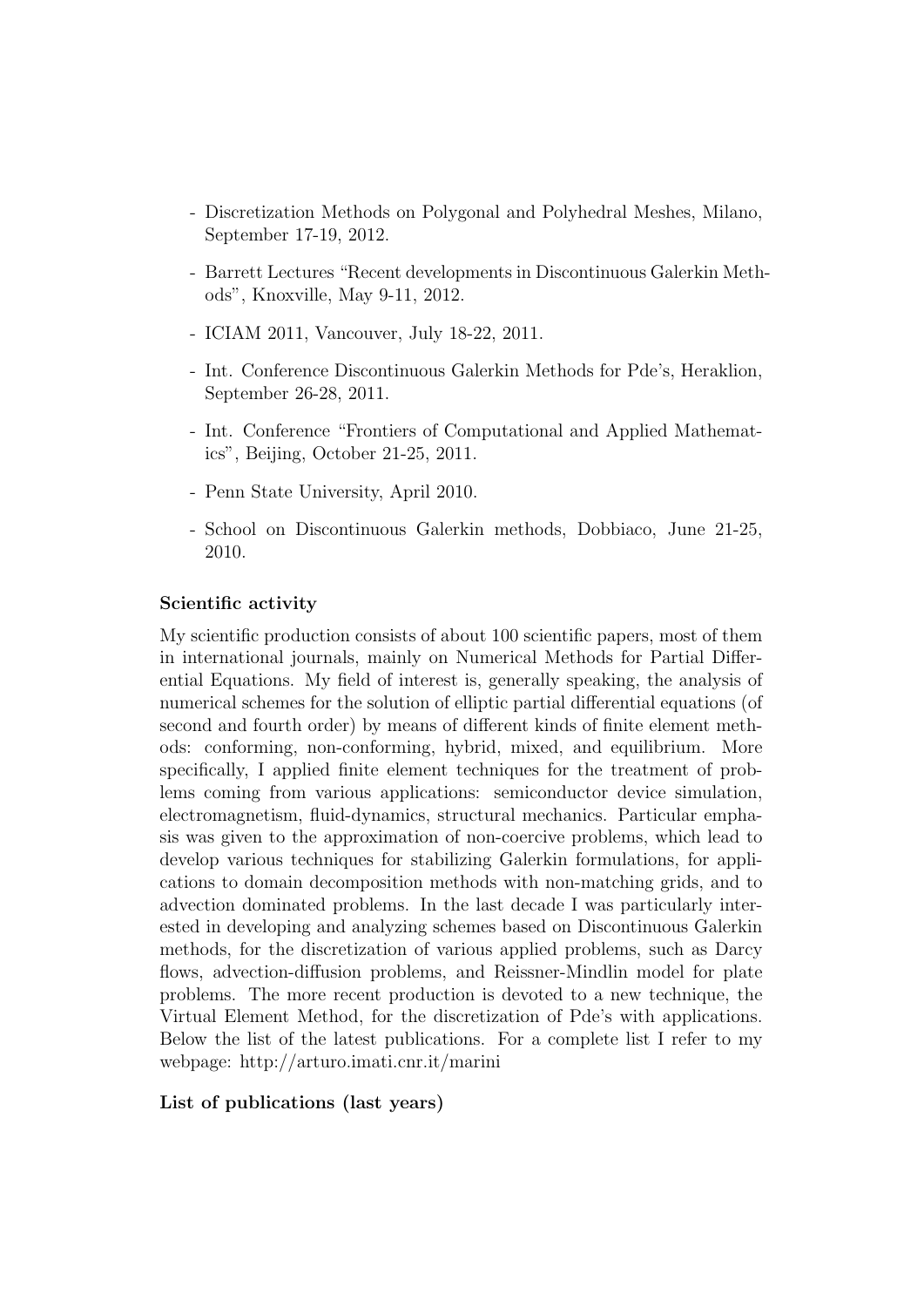- 1. The MITC9 shell element in plate bending: mathematical analysis of a simplified case, Comput. Mech. 47, 2011, 617-626 (with K.-J. Bathe, F. Brezzi) (with F. Brezzi, J.A. Evans, T.J.R. Hughes)
- 2. New rectangular plate elements based on twist-Kirchhoff theory, Comput. Methods Appl. Mech. Engrg. 200(33-36), 2011, 2547-2561 (with F. Brezzi, T.J.R. Hughes)
- 3. L2-estimates for the DG IIPG-0 scheme, Numerical Methods for Partial Differential equations, (online: 15 JUN 2011) 28(5), 2012, 1440- 1465 (with B. Ayuso de Dios, F. Brezzi, Oto Havle)
- 4. Basic principles of Virtual Element Methods, Math. Models Methods. Appl. Sci. 23(1), 2013, 199-214 (with L. Beirão da Veiga, F. Brezzi, A. Cangiani, G. Manzini, A. Russo) ISI Highly cited paper
- 5. Virtual Elements for linear elasticity problems, SIAM J. Numer. Anal.  $51(2)$ , 2013, 794-812 (with L. Beirão da Veiga, F. Brezzi) ISI Highly cited paper
- 6. Virtual Element Method for plate bending problems, Comput. Methods Appl. Mech. Engrg. (online: 27 Sept. 2012, DOI:10.1016), 253, 2013, 455-462 (with F. Brezzi) ISI Highly cited paper
- 7. Equivalent projectors for Virtual Element Methods, Comput. Math. Appl. 66(3), 2013, 376-391 (with B. Ahmad, A. Alsaedi, F. Brezzi, A. Russo) ISI Highly cited paper
- 8. A Simple Preconditioner for a Discontinuous Galerkin Method for the Stokes Problem, J. Sci. Comput. 58(3), 2014, 517-547 (with B. Ayuso de Dios, F. Brezzi, J. Shu, L. Zikatanov)
- 9. Basic principles of mixed Virtual Element Methods, ESAIM: Math. Mod. Numer. Anal. 48(4), 2014, 1227-1240 (with F. Brezzi, R.S. Falk) ISI Highly cited paper
- 10. The Hitchhiker's Guide to the Virtual Element Method, Math. Models Methods. Appl. Sci. 24(8), 2014, 1541-157 (with L. Beirão da Veiga, F. Brezzi, A. Russo) ISI Highly cited paper
- 11. A quick tutorial on DG methods for elliptic problems, in The IMA Volumes in Mathematics and its Applications 157, 2014, 1-24 (with F. Brezzi)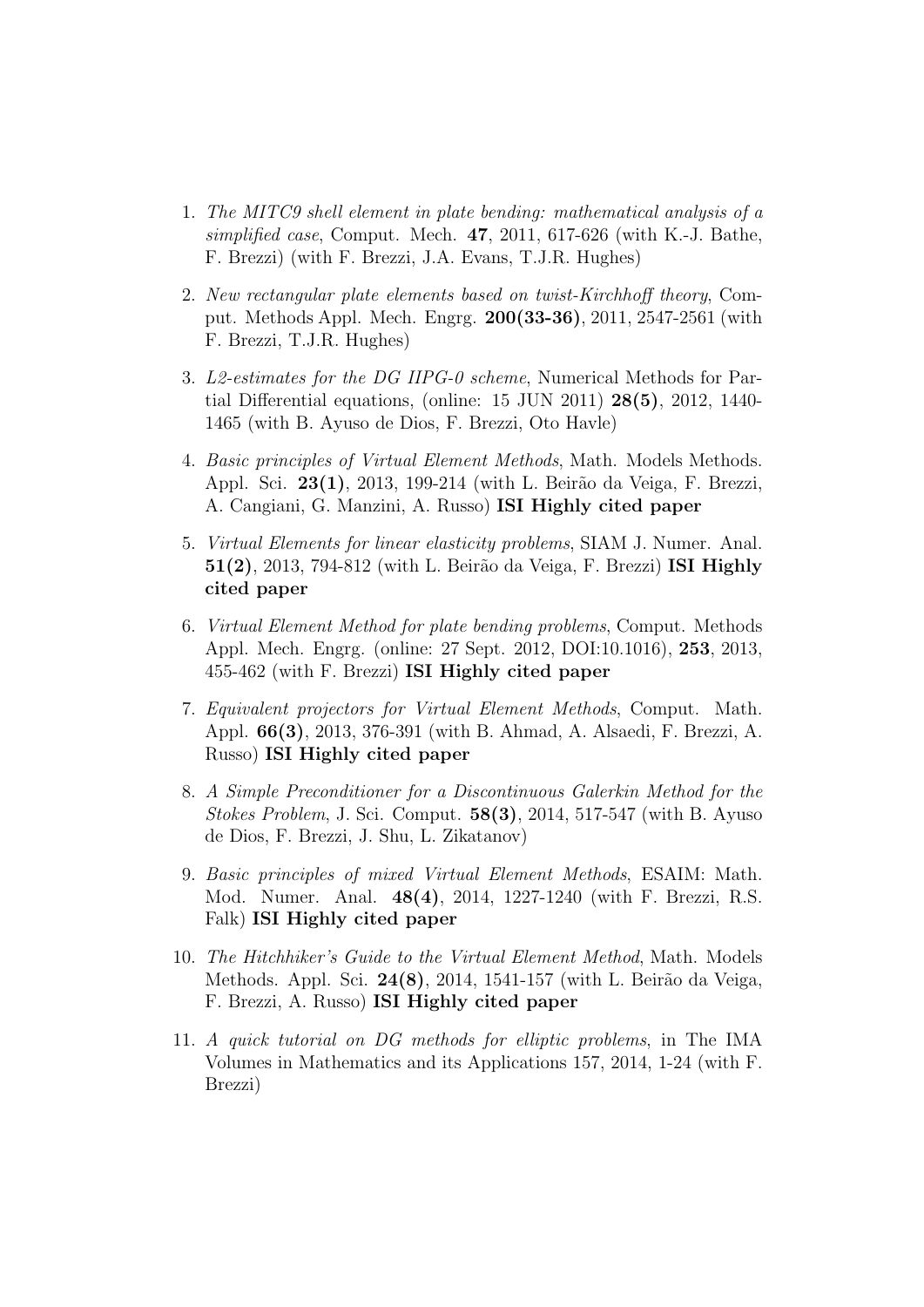- 12. Virtual Element and Discontinuous Galerkin Methods, in The IMA Volumes in Mathematics and its Applications 157, 2014, 209-221 (with F. Brezzi)
- 13. Virtual Element implementation for general elliptic equations, in Building Bridges: Connections and Challenges in Modern Approaches to Numerical Partial Differential Equations, LNCSE 114, Springer, 2016, 39-71 (with L. Beiro da Veiga, F. Brezzi, A. Russo)
- 14. Serendipity Nodal VEM spaces, Computers and Fluids 141, 2016, 2-12 (with L. Beir˜ao da Veiga, F. Brezzi, A. Russo)
- 15. Virtual Element Methods for fourth order problems: L2 estimates, Comput. Math. Appl. 72(8), 2016, 1959-1967 (with C. Chinosi)
- 16.  $H(div)$  and  $H(curl)$ -conforming VEM, Numer. Math.133(2), 2016, 303-332 (with L. Beirão da Veiga, F. Brezzi, A. Russo) **ISI Highly** cited paper
- 17. Mixed Virtual Element Methods for general second order elliptic problems on polygonal meshes, ESAIM:  $M2AN$  50(3), 2016, 727-747 (with L. Beir˜ao da Veiga, F. Brezzi, A. Russo) ISI Highly cited paper
- 18. Virtual Element Methods for general second order elliptic problems on polygonal meshes, Math. Models Methods. Appl. Sci. 26(4), 2016, 729-750 (with L. Beirão da Veiga, F. Brezzi, A. Russo) ISI Highly cited paper
- 19. Serendipity Face and Edge VEM spaces, Rendiconti Lincei Matematica e Applicazioni 28, 2017, 143-180 (with L. Beirão da Veiga, F. Brezzi, A. Russo)
- 20. Virtual Element approximation of 2D magnetostatic problems, Comput. Methods Appl. Mech. Engrg. **327**, 2017, 173-195 (with L. Beirão da Veiga, F. Brezzi, F. Dassi, A. Russo)
- 21. Serendipity Virtual Elements for General Elliptic Equations in Three Dimensions, Chin. Ann. Math. Ser. B  $39(2)$ , 2018, 315-334 (with L. Beir˜ao da Veiga, F. Brezzi, F. Dassi, A. Russo)
- 22. Lowest order Virtual Element approximation of magnetostatic problems, Comput. Methods Appl. Mech. Engrg. 332, 2018, 343-362 (with L. Beir˜ao da Veiga, F. Brezzi, F. Dassi, A. Russo)